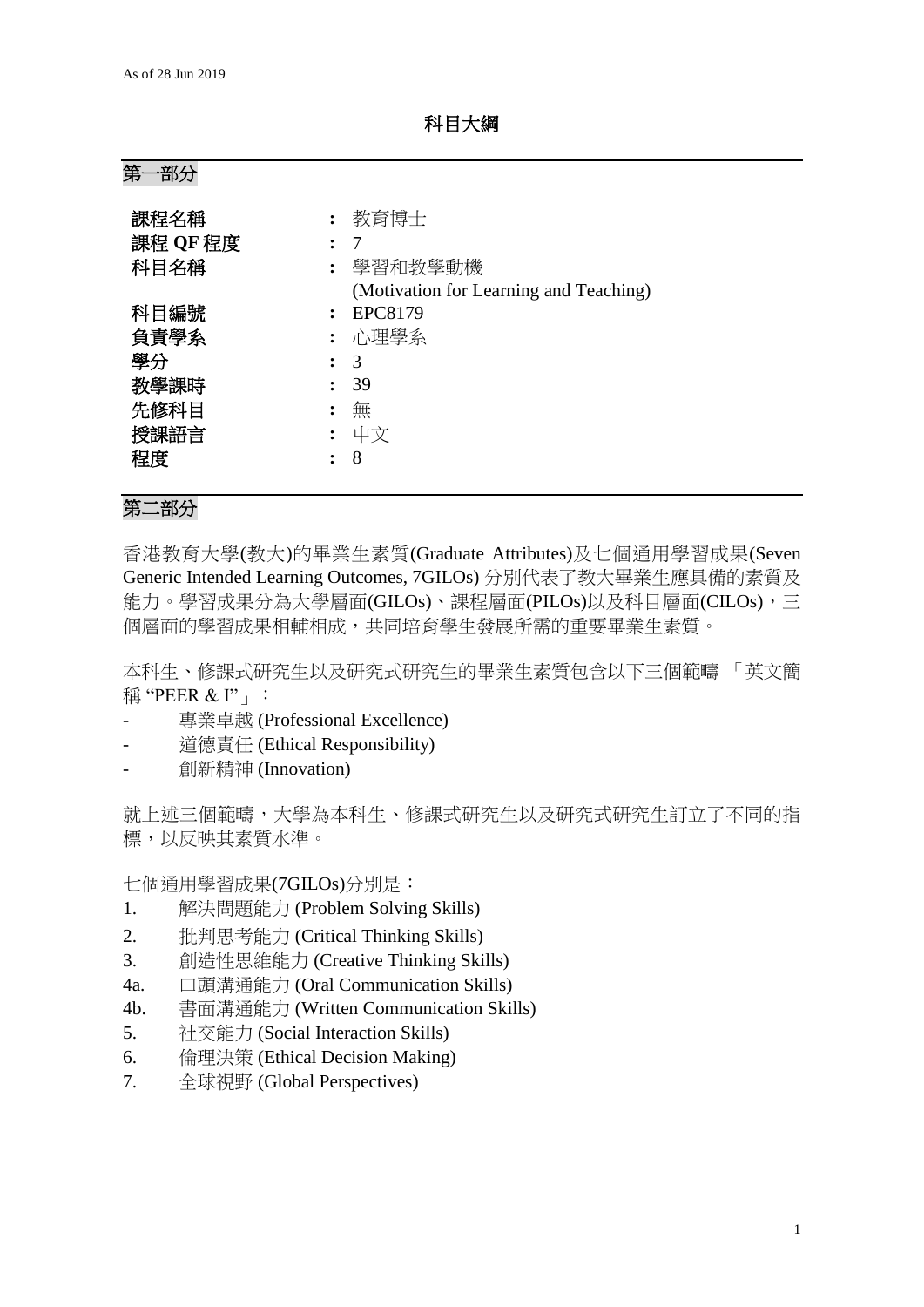### **1.** 科目概要

長期以來,心理學家和教育工作者一直認為成就動機是影響學生學習和表現的 主要因素之一。本課程旨在幫助學生深入研究成就動機的理論框架,包括行為、 人文和社會認知理論。通過學習本課程,學生將深入理解在教育環境中有關成 就動機的理論、研究和應用,同時明晰理論知識如何有效地解釋兒童和青少年 的學習和表現。學生亦將批判性地看待理論的相關性和適用性,以改善學與教。 完成本課程後,學生應進一步發展其與該領域理論框架和實證研究結果相關的 研究議程。

# **2.** 預期學習成果

成功完成本課程後,學生應能夠: 成果一:加強對動機理論框架的理解; 成果二:批判性地評估動機理論的優缺點; 成果三:運用動機的有關原理和概念解釋學與教的議題。

## **3.** 內容、預期學習成果及教與學活動

| 教授內容              | 預期學習成果  | 教與學活動        |
|-------------------|---------|--------------|
|                   | (CHLOS) |              |
| 動機的關鍵概念:          | 成果一     | 綜合方法:        |
| 成就動機的理論框架、歸因理論    | 成果二     | 講授、學生報告、課    |
| 目標取向理論:           |         | 堂討論、在 Moodle |
| 表現型、精通型和社會型目標、自我概 |         | 上發帖和討論       |
| 念和自我效能、動機和文化      |         |              |
| 教學應用:             | 成果三     | 綜合方法:        |
| 動機理論在教育和教學中的意義和應用 |         | 課堂討論、在       |
|                   |         | Moodle 上發帖和討 |
|                   |         | 論、對同學的報告作    |
|                   |         | 出反饋、評論文獻     |

#### **4.** 評核

| 評核課業 |                         | 所佔比重 | 預期學習成果  |
|------|-------------------------|------|---------|
|      |                         |      | (CILOs) |
| (a)  | 研討式滙報                   | 20%  | 成果一     |
|      | 要求學生根據課堂閱讀所學進行研討式滙報。    |      | 成果三     |
|      | 滙報應分析從閱讀中學到的動機理論/概念,    |      |         |
|      | 以及如何將其應用於學與教的環境中。       |      |         |
| (b)  | 案例分析                    | 30%  | 成果一     |
|      | 要求學生批判性地將課程所學的動機理論應用    |      | 成果二     |
|      | 於學與教的案例分析中,並撰寫一篇 1,500- |      |         |
|      | 2,000 字的分析報告。           |      | 成果三     |
| (c)  | 文獻綜述                    | 50%  | 成果一     |
|      | 要求學生圍繞有關成就動機理論選定主題,撰    |      | 成果二     |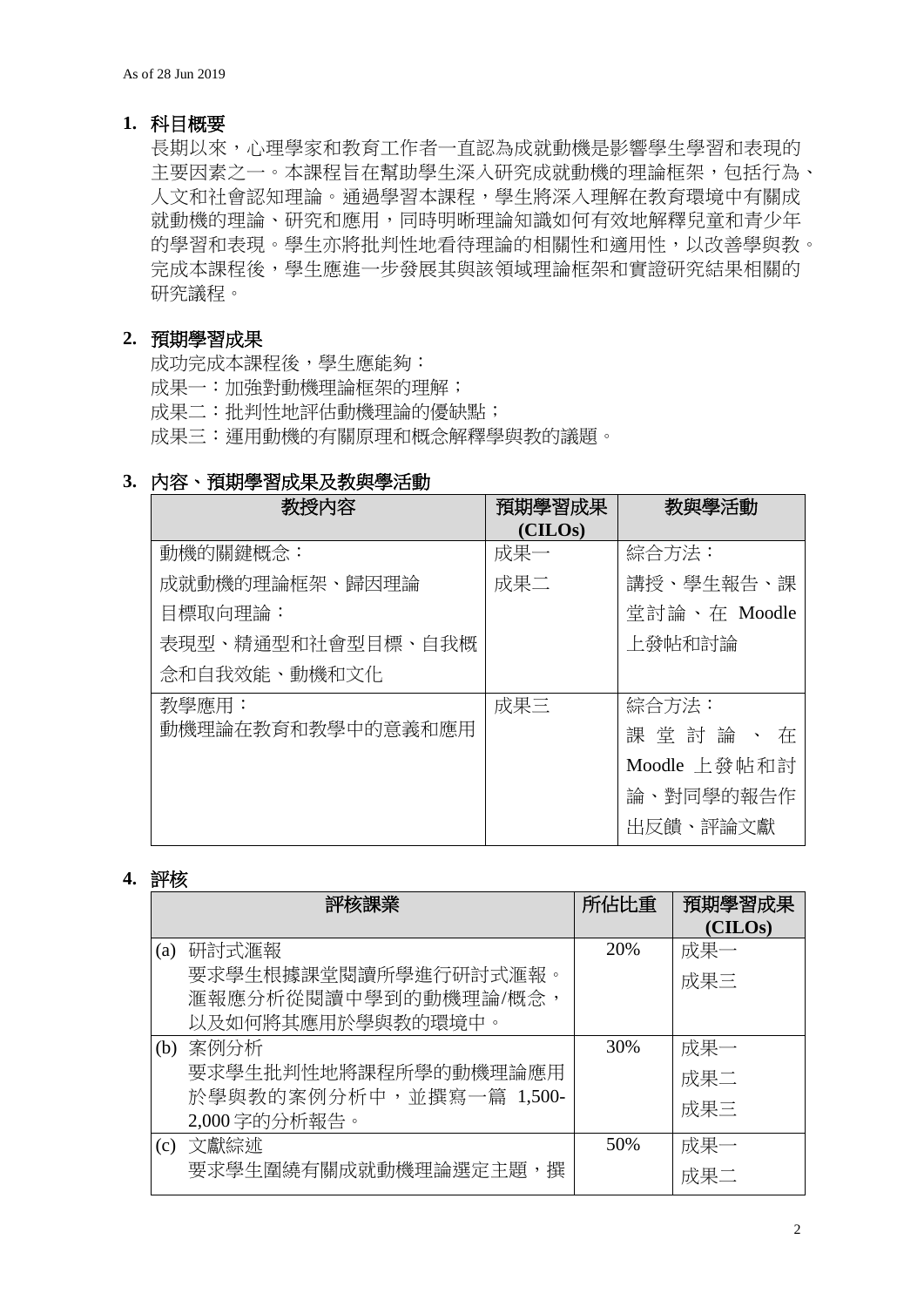| 寫大約 2,400 字左右的文獻綜述,展示其對相 | 成単二 |
|--------------------------|-----|
| 關關鍵概念的批判性理解、應用、分析和整      |     |
| 合。                       |     |

### **5.** 指定教科書

無

# **6.** 推薦書目

- Alderman, M. K. (2008). *Motivation for achievement: Possibilities for teaching and learning* (3rd ed.). New York: Routledge.
- Anderman, E. M., & Anderman, L. H. (2014). *Classroom motivation* (2<sup>nd</sup> ed.) Boston: Pearson Education.
- Bandura, A. (2001). Social cognitive theory: An agentic perspective. *Annual Review of Psychology, 52(2)*, 1–26.
- Bartels, J. M., Magun-Jackson, S., & Ryan, J. J. (2010). Dispositional approachavoidance achievement motivation and cognitive self-regulated learning: The mediation of achievement goals. *Individual Differences Research, 8(2)*, 97-110
- Boekaerts, M. (2002). *Motivation to learn.* Geneva: International Bureau of Education.
- Boekaerts, M., & Corno, L. (2005). Self-regulation in the classroom: A perspective on assessment and intervention. *Applied Psychology, 54*(2), 199-231.
- Brier, N. (2006). *Enhancing academic motivation: In intervention program for young adolescents*. Illinois: Research Press.
- Brophy, J. E. (2004). *Motivating students to learn.* Mahwah, N. J.: Lawrence Erlbaum Associates.
- Dowson, M., & McInerney, D. M. (2003). What do students say about their motivational goals?: Towards a more complex and dynamic perspective on student motivation. *Contemporary Educational Psychology*, *28*, 91-113.
- Dweck, C. S. (1986). Motivational processes affecting learning. *American Psychologist*, *41*, 1040-1048.
- Elliot, A. J., & Murayama, K. (2008). On the measurement of achievement goals: Critique, illustration, and application. *Journal of Educational Psychology, 100* (3), 613-628.
- Hartman, H. J. (Ed.) (2001). *Metacognition in learning and instruction: Theory, research and practice*. Dordrecht, Netherlands: Kluwer Academic Publishers.
- Kaplan, A., & Maehr, M. L. (2007). The contributions and prospects of goal orientation theory. *Educational Psychology Review, 19* (2), 141-184.
- McInerney, D. M. (2008). The motivational roles of cultural differences and cultural identity in self-regulated learning. In D. H. Schunk, & B. J. Zimmerman, (Eds.). *Motivation and self-regulated learning: Theory, research, and applications*  (Chapter 14). New York: Lawrence Erlbaum Associates.
- Meece, J. L., Anderman, E. M., & Anderman, L. H. (2006). Classroom goal structure, student motivation, and academic achievement. *Annual Review of Psychology, 57*, 487-503.
- Pajares, F. (2008). Motivational role of self-efficacy beliefs in self-regulated learning. In D. H. Schunk, & B. J. Zimmerman, (Eds.). *Motivation and self-regulated learning: Theory, research, and applications* (Chapter 5). New York: Lawrence Erlbaum Associates.
- Pintrich, P. R., & Schunk, D.H. (2002). *Motivation in education: Theory, research, and*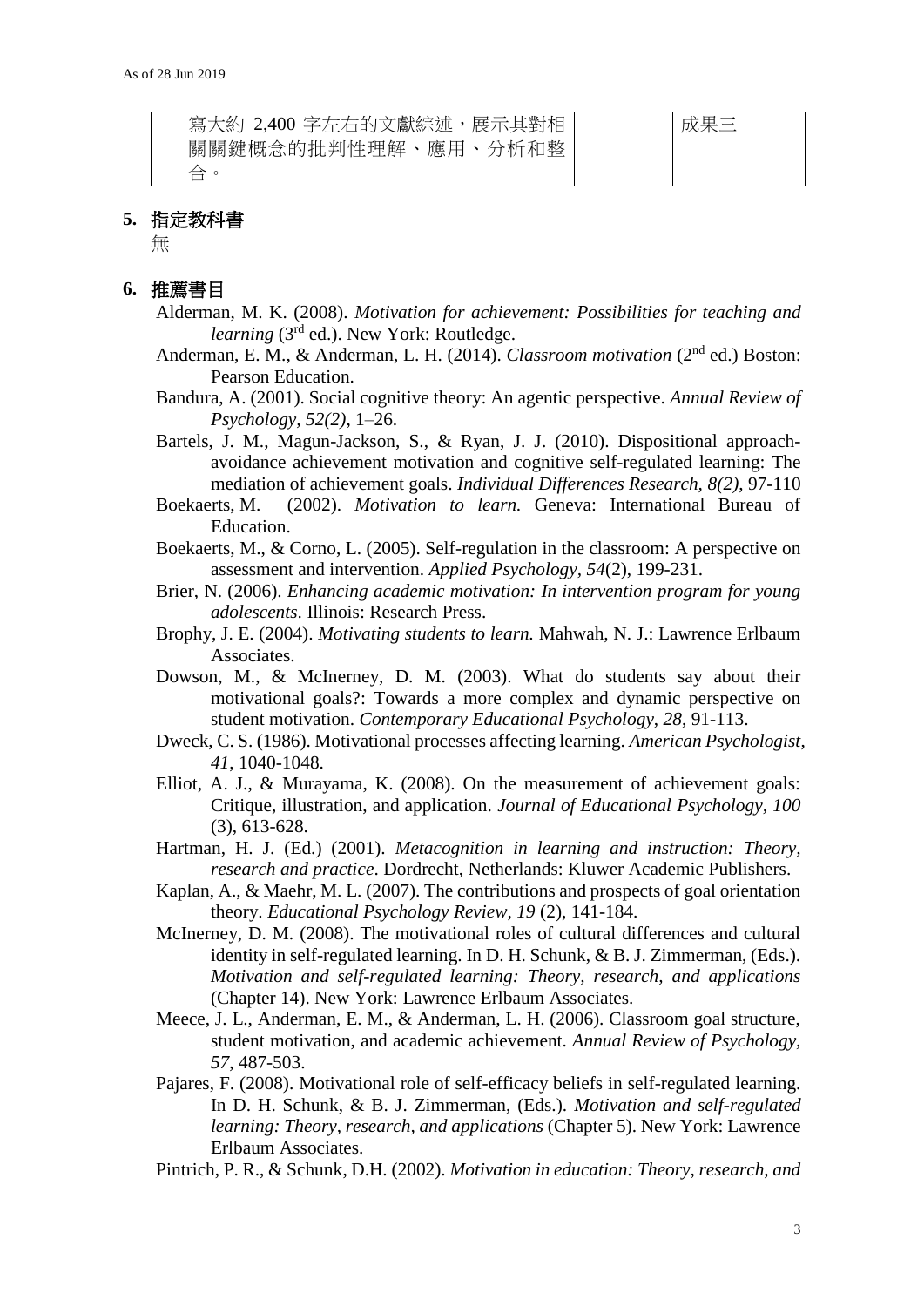*applications.* N.J.: Merrill.

- Salili, F. & Lai, M. K. (2003). Learning and motivation of Chinese students in Hong Kong: A longitudinal study of contextual influences on students' achievement orientation and performance. *Psychology in the Schools, 40*(1), 51-70.
- Salili, F., & Hoosain, R. (Eds.) (2007). *Culture, motivation, and learning:* A *multicultural perspective*. Charlotte, N.C.: Information Age Publishing.
- Schunk, D. H., Meece, J., & Pintrich, P. R. (2014). *Motivation in education, theory, research, and applications* (4<sup>th</sup> ed.). Boston: Pearson.
- Schunk, D. H. & Zimmerman, B. J. (Eds.) (2008). *Motivation and self-regulated learning: Theory, research, and applications*. New York: Lawrence Erlbaum Associates.
- Waters, H. S., & Schneider, W. (Eds.) (2010). *Metacognition, strategy use, and instruction*; foreword by John G. Borkowski. New York: Guilford Press.
- Weiner, B. (1985). An attributional theory of achievement motivation and emotion. *Psychological Review*, *92*, 548-573.
- Wigfield, A., & Cambria, J. (2010). Students' achievement values, goal orientations, and interest: Definitions, development, and relations to achievement outcomes. *Developmental Review, 30*, 1–35.
- Zimmerman, B. J. & Schunk, D. H. (2001) *Self-regulated learning and academic achievement.* Mahwah, N.J.: Lawrence Erlbaum Associates.

中文文獻

Lehmann, I. 著, 賓靜蓀譯(2008): 《學習動機》, 臺北市, 天下雜誌股份有 限公司。

Zimmerman, B.J. & Schunk, D.H. 著,陳嘉皇譯(2003):《自我調整學習:敎 學理論與實務》,臺北市,心理出版社股份有限公司。

張春興(2005):《教育心理學,三化取向的理論與實踐》,臺北,東華書局。 蔣京川(2004):《成就目標定向與班級動機氛圍、學習策略、學業成績的關 係研究》,華中師範大學碩士學位論文,1-63。

- 龐維國(2003):《自主學習 : 學與敎的原理和策略》,上海市,華東師範大 學出版社。
- 龔艷(2005):成就目標定向理論及其教育啟示:《上海教育科研》,6,頁 21-23。

## **7.** 相關網絡資源

<http://www.antimoon.com/how/lovelearn.htm>

<http://www.selfdirectedlearning.com/index.html>

ProQuest

PsycINFO Scopus

Education Research Information Centre

中國期刋全文數據庫

#### **8.** 相關期刊

*American Psychologist Annual Review of Psychology British Educational Research Journal British Journal of Educational Psychology*